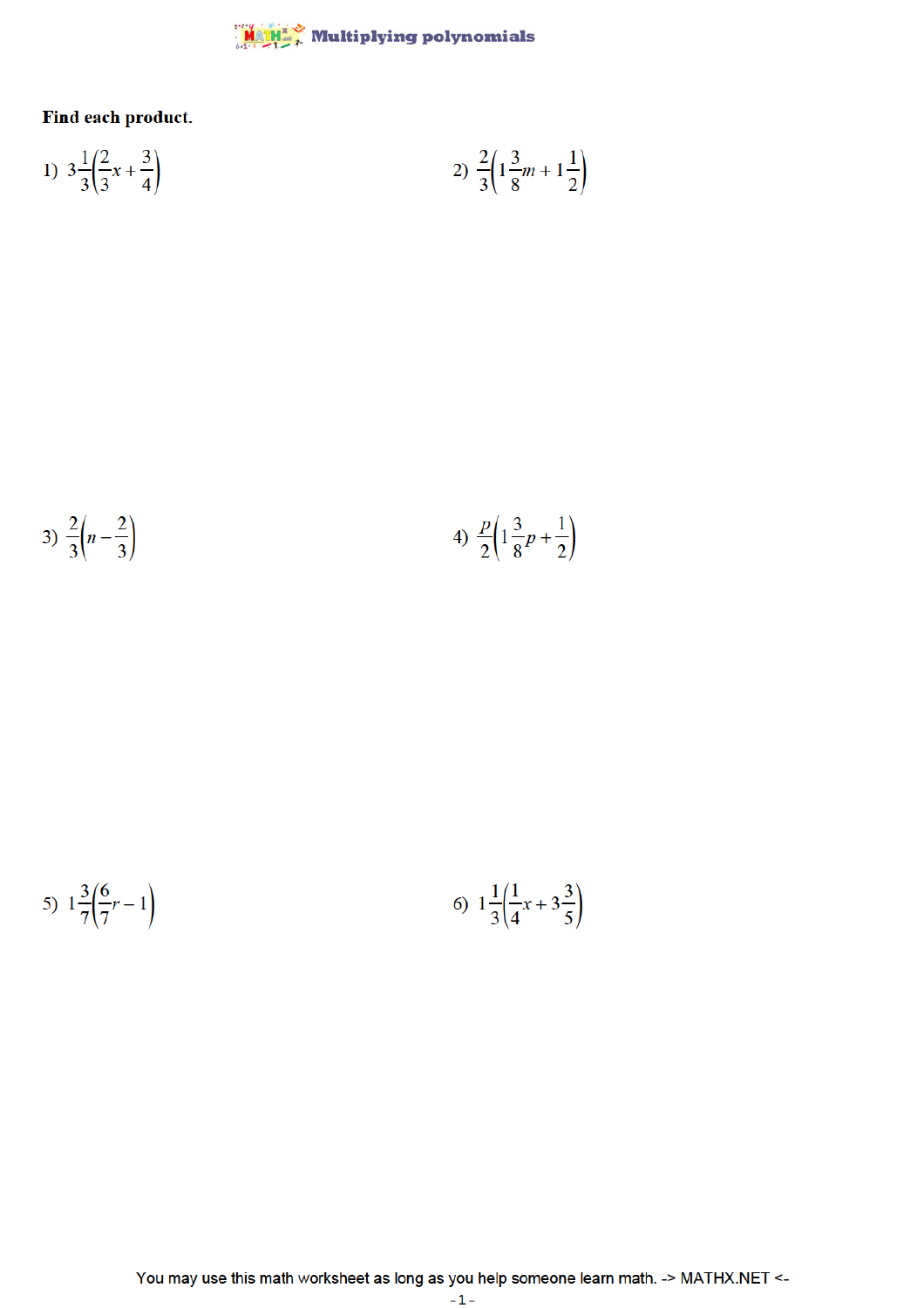7) 
$$
\frac{2}{7} \left(\frac{2}{5}n - \frac{1}{6}\right)
$$
 8)  $\frac{10m}{3} \left(\frac{3}{5}m + 2\frac{1}{4}\right)$ 

 $\frac{1}{4}$ 

9) 
$$
2\frac{3}{7}\left(1\frac{1}{4}v+\frac{1}{5}\right)
$$
 10)  $\frac{1}{2}\left(x+1\frac{3}{5}\right)$ 

11) 
$$
1\frac{2}{3}\left(\frac{1}{2}b+1\frac{3}{7}\right)
$$
 12)  $\frac{x^3}{7}\left(x+3\frac{7}{8}\right)$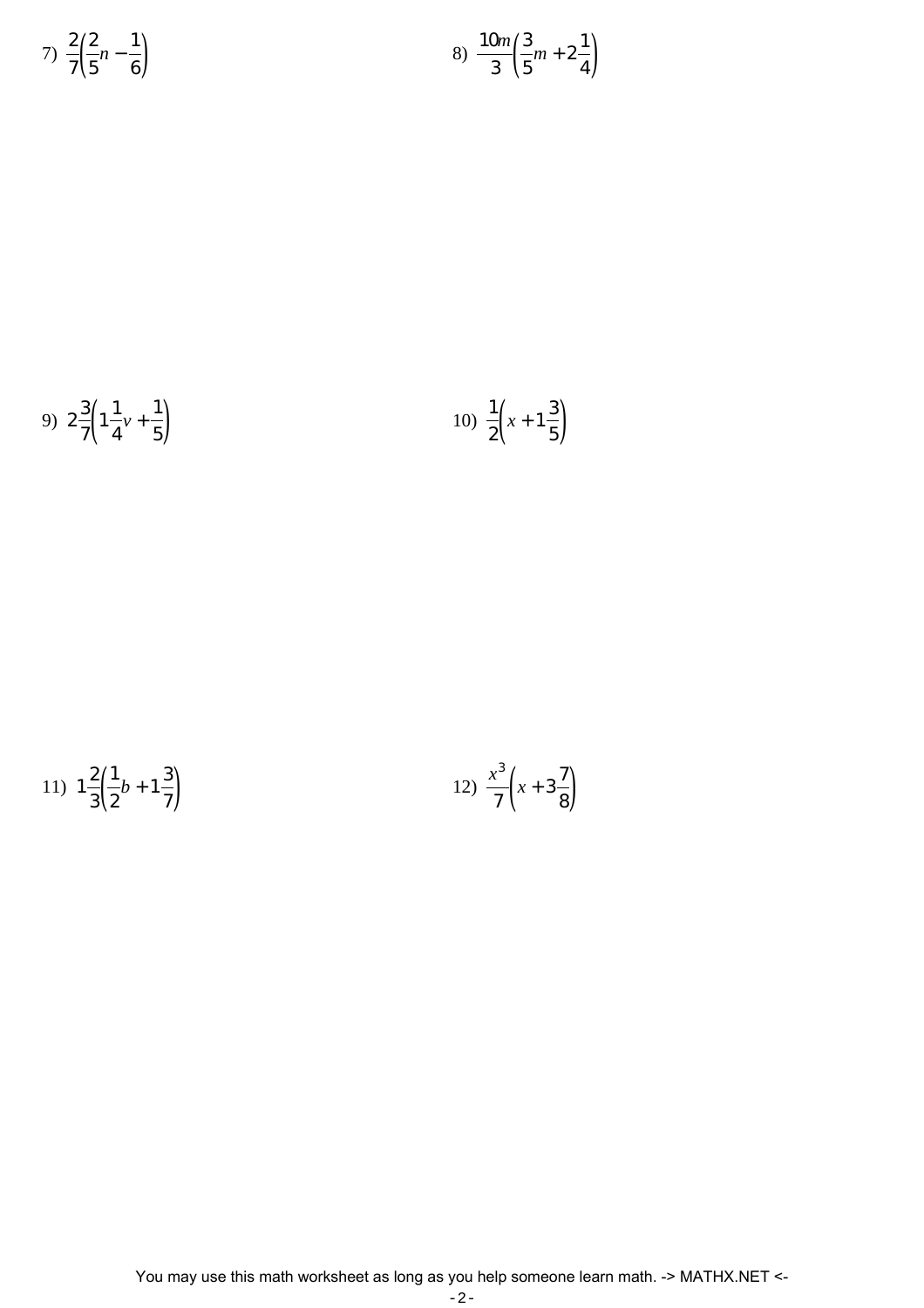13) 
$$
1\frac{1}{4}\left(\frac{3}{4}k+4\frac{3}{5}\right)
$$
 14)  $2\frac{1}{4}\left(1\frac{3}{4}p-2\frac{2}{3}\right)$ 

15) 
$$
\frac{1}{3} \left( \frac{5}{8} a + 1 \frac{1}{2} \right)
$$
 16)  $\frac{2}{7} \left( x - 1 \frac{1}{4} \right)$ 

17) 
$$
2\frac{1}{8}\left(1\frac{1}{6}m-5\right)
$$
 18)  $\frac{13n}{4}\left(\frac{1}{2}n+2\frac{1}{4}\right)$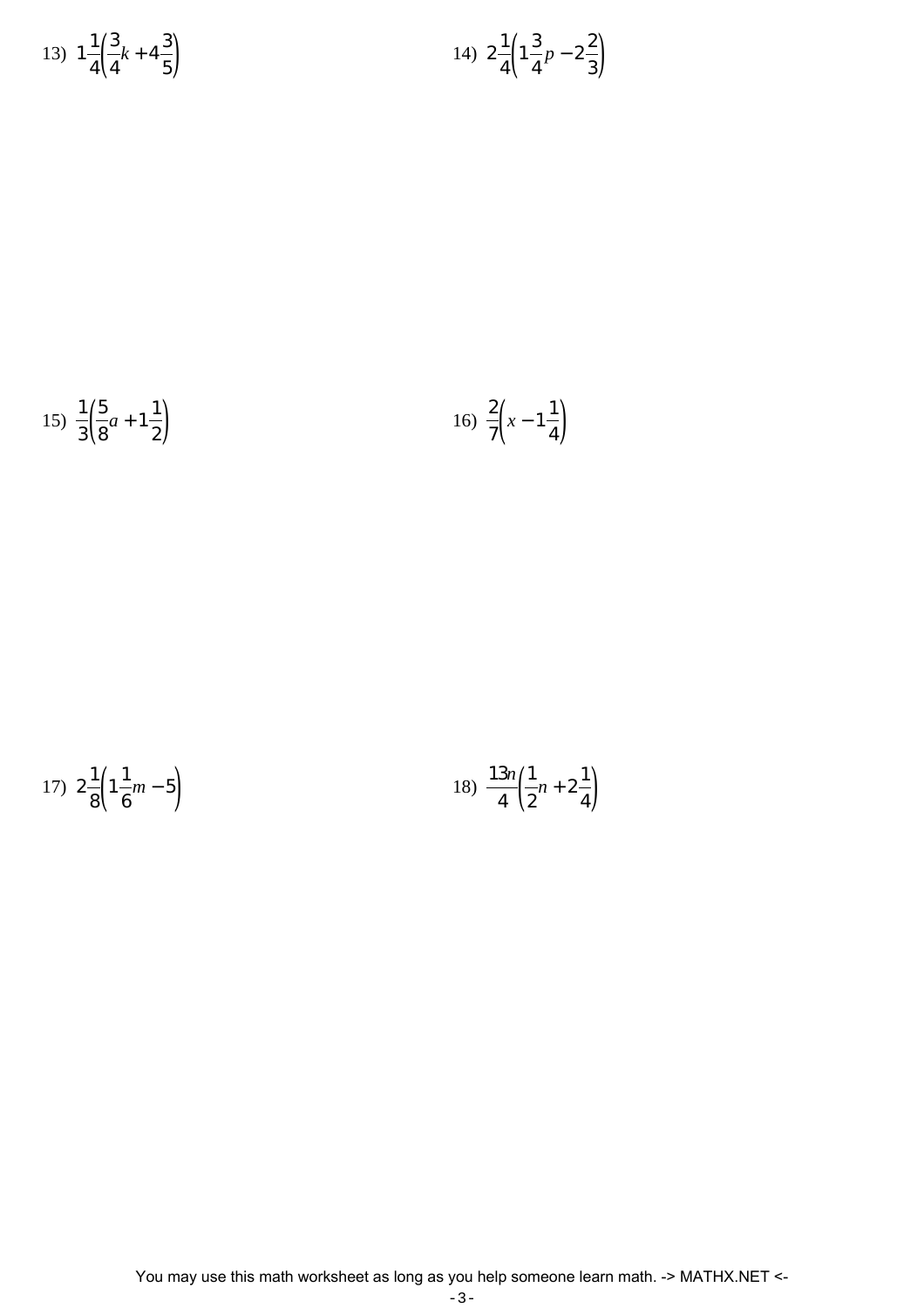$$
19) \frac{7r}{4} \left( 1 \frac{1}{4}r - 4 \right) \tag{20} \frac{4}{7} \left( \frac{1}{2}x + \frac{3}{4} \right)
$$

21) 
$$
\frac{n}{3} \left( 2\frac{2}{5}n - 1\frac{3}{7} \right)
$$
 22)  $\frac{37b}{8} \left( b + 1\frac{5}{6} \right)$ 

$$
23) \frac{v}{4} \left( 2v + 1\frac{5}{8} \right) \tag{24} \frac{1}{2} \left( \frac{1}{3}x + 4\frac{1}{3} \right)
$$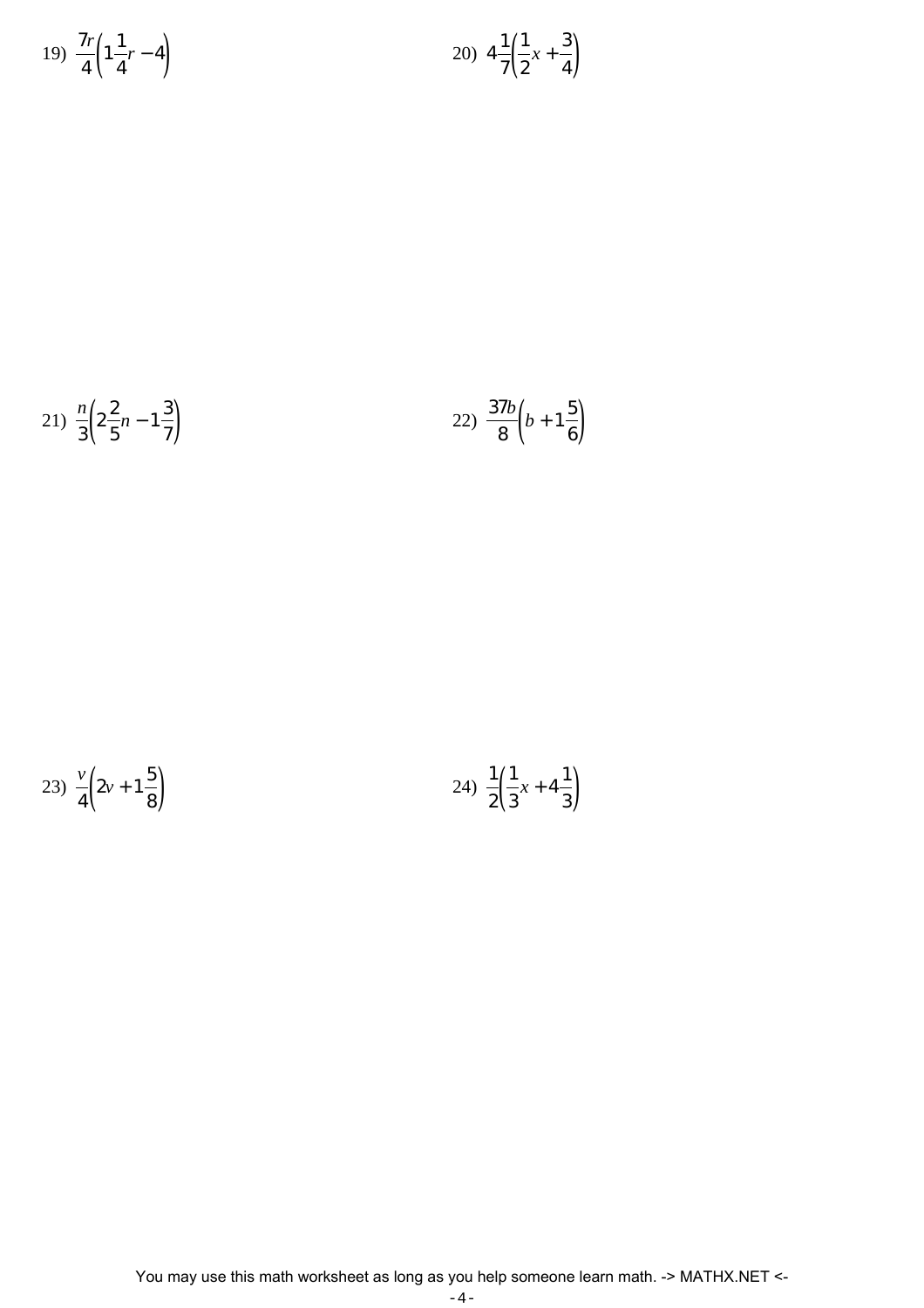$$
25) \ 1\frac{1}{8}\left(1\frac{1}{2}a + \frac{1}{2}\right) \n\hspace{3.1cm} 26) \ \frac{7n^2}{5}\left(1\frac{2}{7}n - 1\frac{5}{7}\right)
$$

27) 
$$
1\frac{3}{5}\left(\frac{1}{2}k-1\frac{1}{6}\right)
$$
   
28)  $\frac{7x^6}{4}\left(\frac{1}{4}x-\frac{3}{4}\right)$ 

29) 
$$
4\frac{1}{2}\left(1\frac{1}{4}n+1\frac{6}{7}\right)
$$
   
30)  $\frac{9x}{5}\left(1\frac{3}{5}x+4\frac{3}{4}\right)$